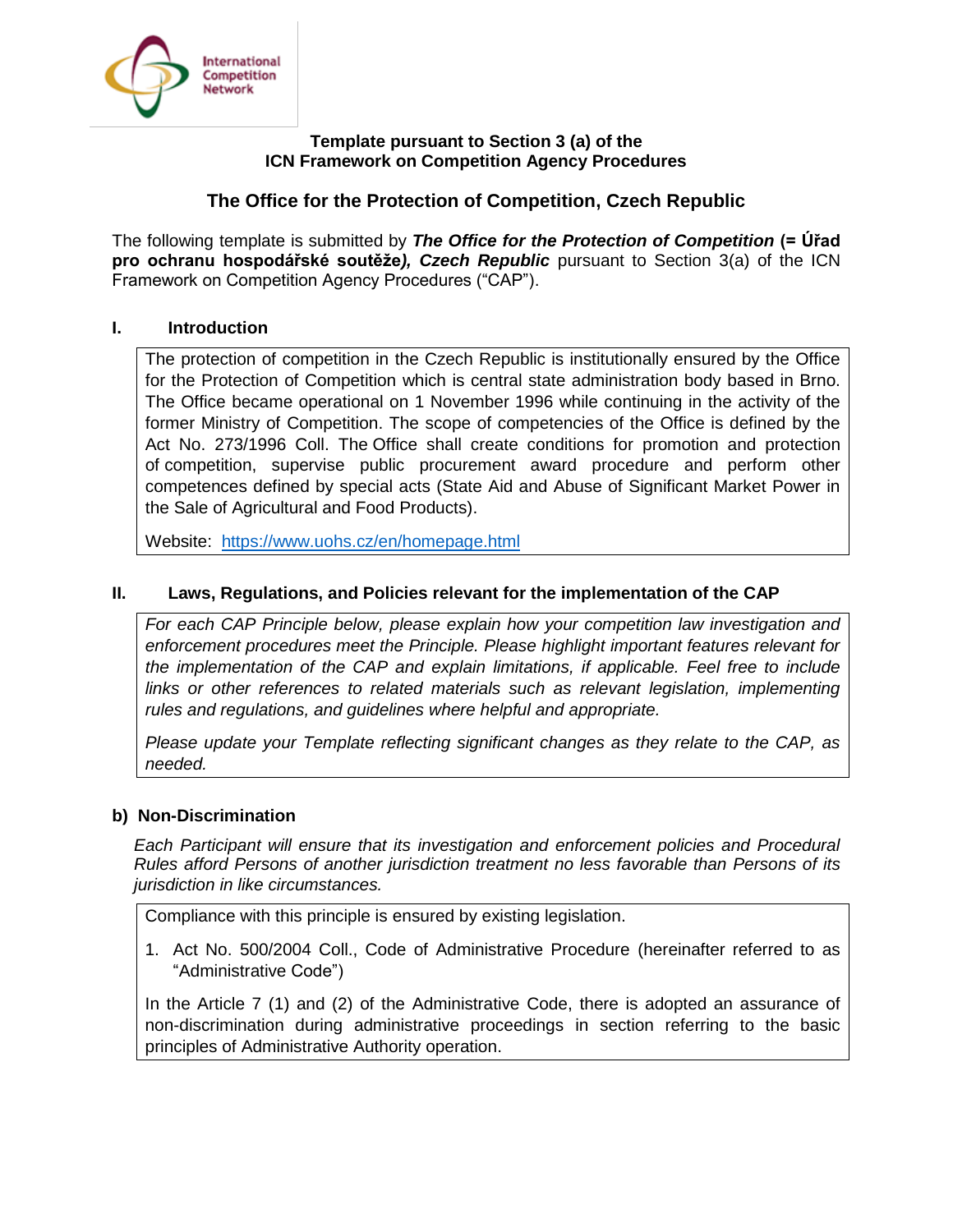*"(1) In applying their process rights, persons concerned shall have an equal status. In*  respect of the persons concerned, the administrative authority shall proceed impartially and *shall request all persons concerned to observe their process obligations equally.* 

*(2) Where the equal status of persons concerned could be jeopardised, the administrative authority shall adopt measures to safeguard such status."*

For English version of the Administrative Code, please see:

[https://www.beck-online.cz/bo/attachments/EN\\_Sb\\_2004\\_500.pdf](https://www.beck-online.cz/bo/attachments/EN_Sb_2004_500.pdf)

2. Act No. 143/2011 Coll., on the Protection of Competition (hereinafter referred to as "Competition Act")

The Competition Act includes in its Article 25a direct reference to usage of the Administrative Code and therefore the Administrative Code shall be used as a complementary regulation to the Competition Act.

*"Unless otherwise specified by this Act, the Administrative Procedure Code shall be used in proceedings before the Office, with certain exceptions…"*

For English version of the Competition Act, please see:

<https://www.uohs.cz/en/legislation.html>

### **c) Transparency and Predictability**

- *i. Each Participant will ensure that Competition Laws and regulations that apply to Investigations and Enforcement Proceedings in its jurisdiction are publicly available.*
- *ii. Each Participant with the authority to adopt Procedural Rules will have in place such rules applicable to Investigations and Enforcement Proceedings in its jurisdiction.*
- *iii. Each Participant will ensure that Procedural Rules that apply to Investigations and Enforcement Proceedings in its jurisdiction are publicly available.*
- *iv. Each Participant will follow applicable Procedural Rules in conducting Investigations and in participating in Enforcement Proceedings in its jurisdiction.*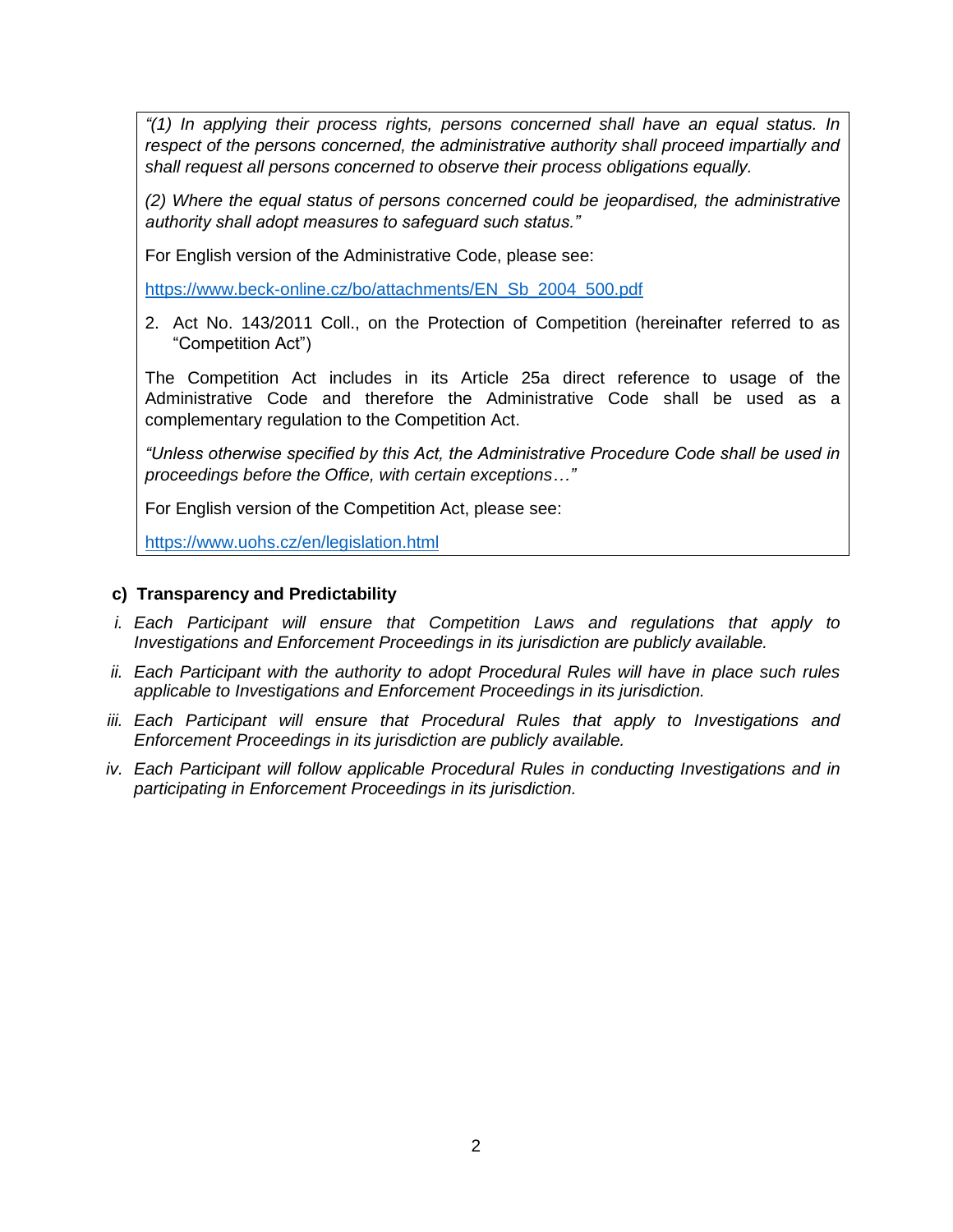*v. Each Participant is encouraged to have publicly available guidance or other statements, clarifying or explaining its Investigations and Enforcement Proceedings, as appropriate.*

Compliance with the Transparency and Predictability principle is ensured.

All competition legislation (i.) as well as competition soft law (ii., iii.) are publically available at the official website of the Office.

Please see:<https://www.uohs.cz/en/legislation.html>

The Office deals with the competition matters pursuant to the Competition Act. The general provisions applicable for administrative proceedings are set in the Administrative Code, which shall be used as a complementary regulation to the Competition Act. The Administrative Code ensures the applicability of the Procedural Rules which has to be followed in conducting Investigations and participating in Enforcement Proceedings (iv.).

*"(1) An administrative authority shall proceed in compliance with the acts and other legal regulations as well as international treaties which form part of the legislation (hereinafter referred to as "legal regulations"). Where law is mentioned herein, it shall also include international treaties forming part of the legislation.* 

*(2) An administrative authority shall execute its powers only for those purposes for which it has been entrusted thereto by law, and within the scope determined thereby."*

The Office occasionally publishes information sheets on closed investigation and proceedings of the Office regarding certain competition issues. Further, the Office also publishes guidelines and opinions (v.) clarifying its procedures.

See the list of selected guidelines provided in English:

Antitrust:

- [Procedure](http://www.uohs.cz/download/Legislativa/HS/SoftLaw/Guidelines-on-Fines_January-2019.pdf) of Setting Fines Imposed pursuant to the Act on the Protection of [Competition](http://www.uohs.cz/download/Legislativa/HS/SoftLaw/Guidelines-on-Fines_January-2019.pdf)
- Notice on the Requirements for [Concentration](http://www.uohs.cz/download/Legislativa/legislativa_EN/Notice-on-the-Reqirements-for-Concentration-Notifications_2016.pdf) Notifications
- Notice of the Office for the Protection of [Competition](https://www.uohs.cz/download/Sekce_HS/Guidelines/de_minimis_notice_UOHS_eng.doc) on agreements of minor importance which do not [appreciably](https://www.uohs.cz/download/Sekce_HS/Guidelines/de_minimis_notice_UOHS_eng.doc) restrict competition (*de minimis*)
- Notice of the Office for the Protection of [Competition](http://www.uohs.cz/download/Legislativa/legislativa_EN/Leniency_programme_2013.pdf) of 4 November 2013 on Application of Article 22ba(1) of the Act on the Protection of [Competition](http://www.uohs.cz/download/Legislativa/legislativa_EN/Leniency_programme_2013.pdf) (Leniency [Programme\)](http://www.uohs.cz/download/Legislativa/legislativa_EN/Leniency_programme_2013.pdf)

Mergers:

- Notice of the Office for the Protection of Competition on the [pre-notification](https://www.uohs.cz/download/Sekce_HS/Pre-notification_cotacts_mergers.doc) contacts with [merging](https://www.uohs.cz/download/Sekce_HS/Pre-notification_cotacts_mergers.doc) parties
- Notice of the Office for the Protection of [Competition](https://www.uohs.cz/download/Sekce_HS/Guidelines/Turnover_Calc_eng.doc) on Calculation of Turnover for the Purpose of the Control of [Concentrations](https://www.uohs.cz/download/Sekce_HS/Guidelines/Turnover_Calc_eng.doc) between Undertakings
- Notice on the prohibition of [implementation](https://www.uohs.cz/download/Sekce_HS/Guidelines/Prohibition_of_concentration_prior_to_approval_eng.doc) of concentrations prior to the approval and [exemptions](https://www.uohs.cz/download/Sekce_HS/Guidelines/Prohibition_of_concentration_prior_to_approval_eng.doc) thereof

<https://www.uohs.cz/en/legislation.html>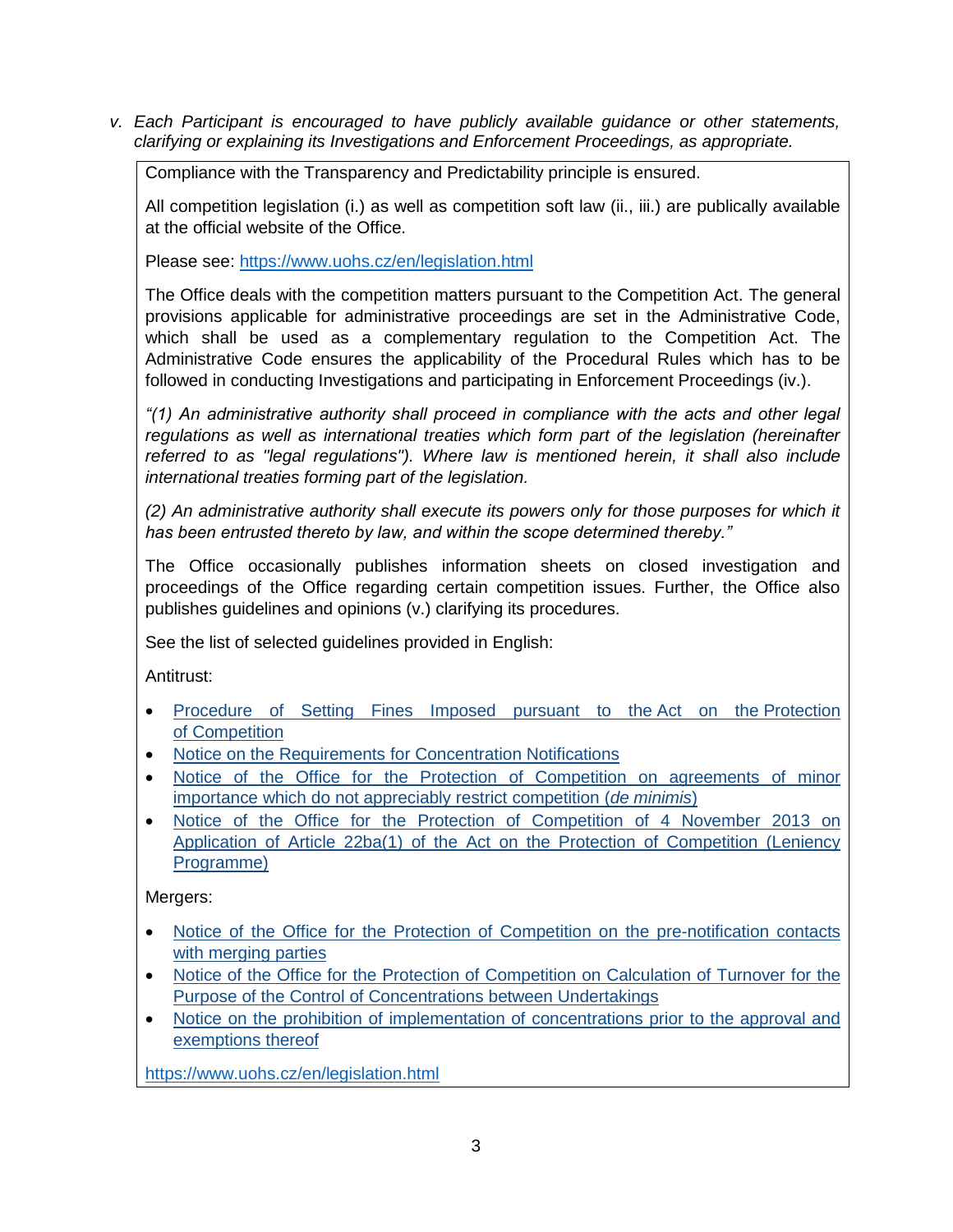### **d) Investigative Process**

- *i. Participants will inform any Person that is the subject of an Investigation as soon as practical and legally permissible of that Investigation, according to the status and specific needs (e.g., forensic considerations) of the Investigation. This information will include the legal basis for the Investigation and the conduct or action under Investigation.*
- *ii. Participants will provide any Person that has been informed that it is the subject of an Investigation, or that has notified a merger or other transaction or conduct, with reasonable opportunities for meaningful and timely engagement on significant and relevant factual, legal, economic, and procedural issues, according to the status and specific needs of the Investigation.*
- iii. Participants will focus investigative requests on information that they deem may be relevant *to the competition issues under review as part of the Investigation. Participants will provide reasonable time for Persons to respond to requests during Investigations, considering the needs to conduct informed Investigations and avoid unnecessary delay.*

Compliance is ensured by the Competition  $Act - the Office has an obligation when$ requesting information to state the legal grounds and the purpose of the investigation (i.) pursuant to the Article 21e (2) of the Competition Act.

*"(2) On the Office's written request, the undertakings shall be obliged to provide the Office with documents and information, including the business records within the deadline stipulated by the Office. When requesting documents and information, the Office shall state the legal grounds and the purpose of the investigation and advise that the failure to provide them or to enable their verification may be subject to a disciplinary fine imposed by the Office pursuant to Article 22c."* 

Similarly, the Office shall inform undertakings concerned about the legal reasons and the purpose of an investigation prior to initiation of an on-site inspection pursuant to the Article 21f (6) of the Competition Act (ii.).

*"(6) Prior to the initiation of an inspection, the Office shall inform the undertaking in whose business premises the inspection will be conducted about the legal reasons and the purpose of the inspection. Moreover, it shall instruct the undertaking of its rights and obligations pursuant to this Act, including the possibility to impose a fine."*

The period provided for a reply to the requests on information has to be "reasonable", as it is prescribed pursuant to the Article 39 (1) of the Administrative Code and it can be prolonged (iii).

*"(1) The administrative authority shall determine a reasonable timeline for the party to complete an act, unless stipulated by law and where it is necessary to do so. The determination of the timeline must not jeopardise the purpose of the procedure or impede the equality of parties. The resolution on timeline determination shall be notified only to the person for whom it is intended and, if applicable, to persons otherwise directly affected thereby."*

In certain situations, the Competition Act sets minimal period for answer, for example in a case of deadline to propose amendments to evidence, which may not be shorter than 15 days (see Article 21b of the Competition Act).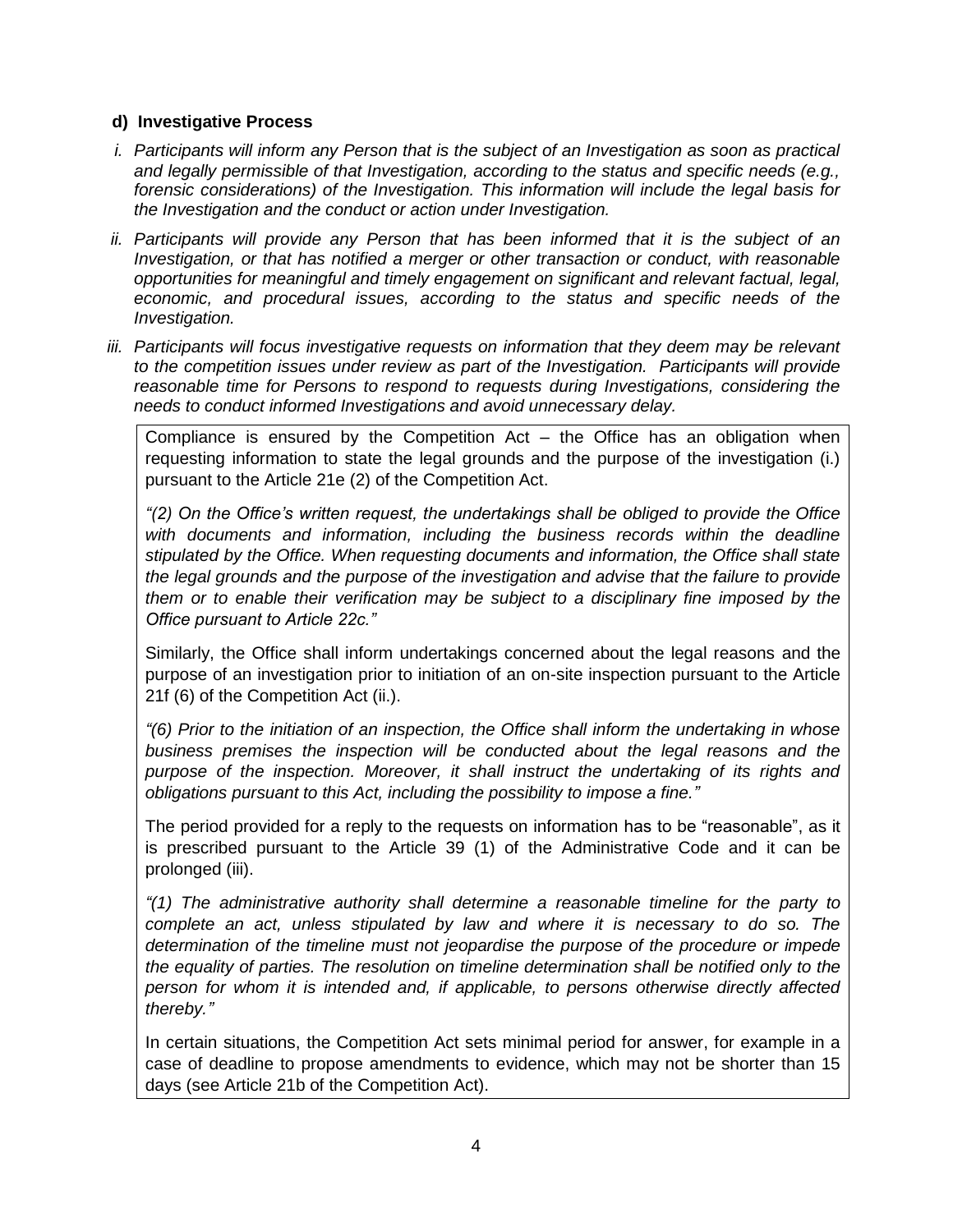### *e) Timing of* **Investigations** *and Enforcement Proceedings*

*Each Participant will endeavor to conclude its Investigations and aspects of Enforcement Proceedings under its control within a reasonable time period, taking into account the nature and complexity of the case.*

Such standards are enshrined in the Article 6 (1) of the Administrative Code and maintain in practice of the Office.

The Office seeks to complete the investigation/proceedings without undue delay as mentioned in the Article 6 (1) of the Administrative Code, but due to the complexity of procedures, the exact deadlines set in the Administrative Code are not applied in the competition cases.

*"(1) An administrative authority shall process cases without unnecessary delay. If the administrative authority fails to complete acts within statutory timelines or, where no statutory timeline has been established, within a reasonable period of time, provisions against protection from failure to act shall apply to remedy the situation (Article 80)."*

The deadlines applicable for particular competition issues can be found in Competition Act. For example, the Article 16 (2) of the Competition Act sets the deadline in merger cases for assessing the concentration of undertakings.

*"(2) Once the proceedings have been initiated, the Office shall assess whether the concentration is subject to its approval. If the concentration is not subject to approval by the Office, the Office shall issue a decision to that effect within 30 days of the initiation of proceedings. In cases where the concentration is subject to approval and will not result in a substantial distortion of competition, the Office shall issue a decision approving the concentration within the aforementioned deadline. "*

On the other hand, Parties to the proceedings have a right to claim the "inactivity" of the Office pursuant to the Article 79 and following of the Act No. 150/2002 Coll., Code of Administrative Justice, when they assume that the Office is not respecting the above mentioned general principle.

See:<http://www.nssoud.cz/docs/caj2002.pdf>

*"PROTECTION AGAINST INACTION OF AN ADMINISTRATIVE AUTHORITY*

*Art. 79*

*(1) The person who has ineffectively exhausted the remedies which the rules of procedure applying to proceedings before an administrative authority prescribe for the protection of the person against the inaction of an administrative authority may request by means of a complaint that the court oblige the administrative authority to issue a decision or an attest in the merits of the matter. This does not apply if a special law connects the inaction of an administrative authority with the legal fiction that a decision with certain contents has been issued or another legal consequence.* 

*(2) The defendant is an administrative authority which in accordance with the claimant's statement has an obligation to issue a decision or an attest."*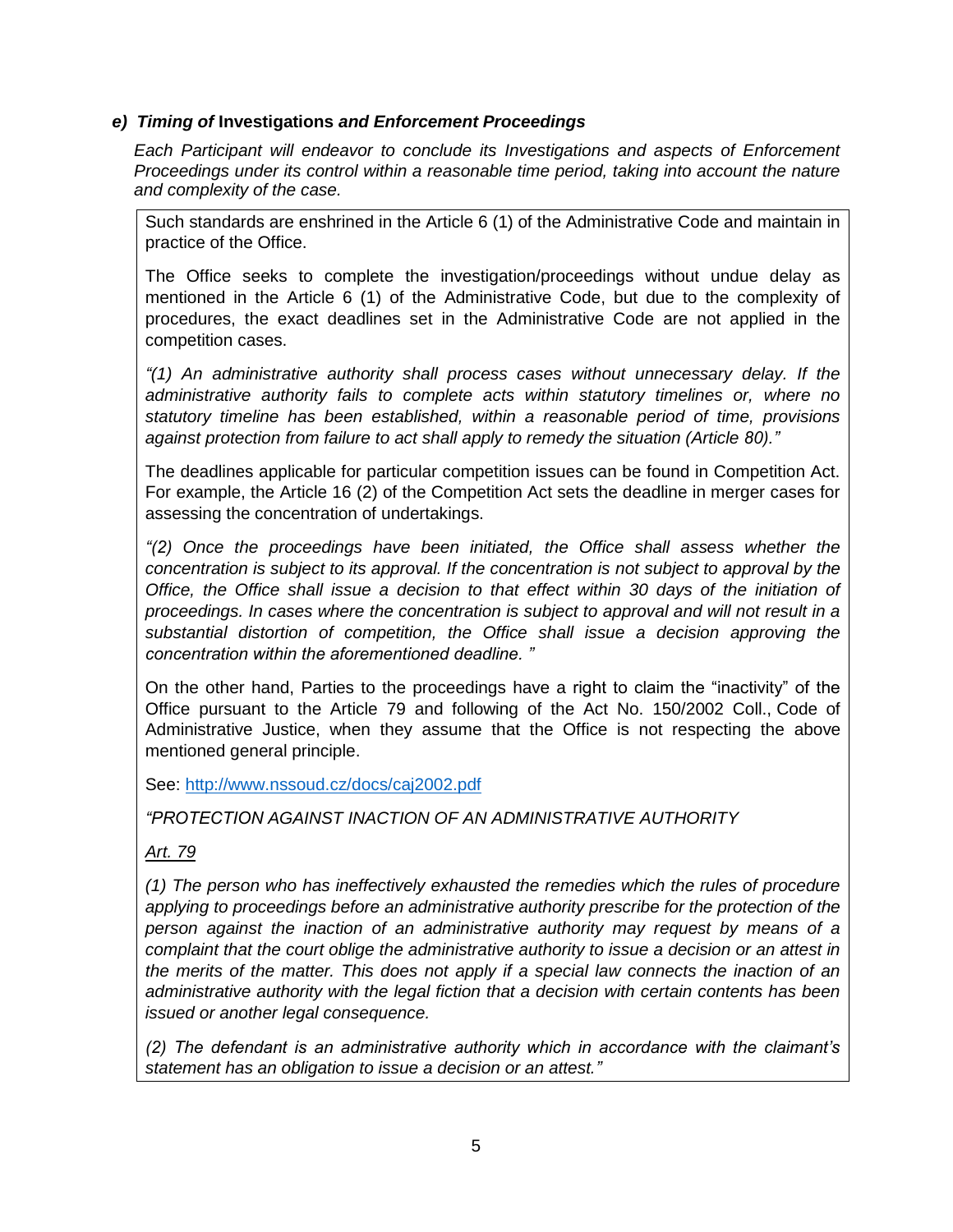# *f)* **Confidentiality**

- *i. Each Participant will have publicly available rules, policies, or guidance regarding the identification and treatment of confidential information.*
- *ii. Each Participant will protect from unlawful disclosure all confidential information obtained or used by the Participant during Investigations and Enforcement Proceedings.*
- *iii. Each Participant will take into consideration both the interests of the Persons concerned and of the public in fair, effective, and transparent enforcement regarding the disclosure of confidential information during an Enforcement Proceeding.*

The principle is ensured. The Office has published the document regarding the identification and treatment of confidential information on its website (i), see:

<https://www.uohs.cz/en/competition/decisions-guidelines-and-other-documents.html>

To ensure the protection of confidential information obtained or used during Investigations and Enforcement Proceedings (ii), these shall be excluded from the access to the administrative file pursuant to the Article 21c of the Competition Act.

*"(1) Those parts of the documentation which contain a business, bank or similar secret protected by law shall be excluded from the access to the administrative file provided to the*  parties to the proceeding. Apart from the documents containing such secret, the *administrative file shall also include documents from which such secret was removed or sufficiently detailed abstract which does not contain such secret."*

Also leniency applications and settlement requests shall be excluded from the access to the administrative file.

Nevertheless, there are certain exemptions from the above mentioned provision. Sometimes the parties are able to access the file with a business secret (iii.), but they have to be informed about the consequences of the breach of confidentiality.

For example Article 21c (3) of the Competition Act:

"*(3) Within proceedings concerning the infringement or prohibition pursuant to Article 3(1) (Prohibited agreements), Article 11(1) (Abuse of dominant position), Article 18(1) (Concentration of undertakings) or Article 19a(1) (Distortion of competition by public authorities), after the statement of objections a party to the proceedings or its representative may assess those parts of the file that contain a business, bank or similar secret protected by law which have been or will be used as an evidence, provided that they are informed in advance of the consequences of the breach of confidentiality about such*  facts and they sign a report regarding this notification. The provisions of Article 38(4) of the *Administrative Procedure Code shall not apply.*"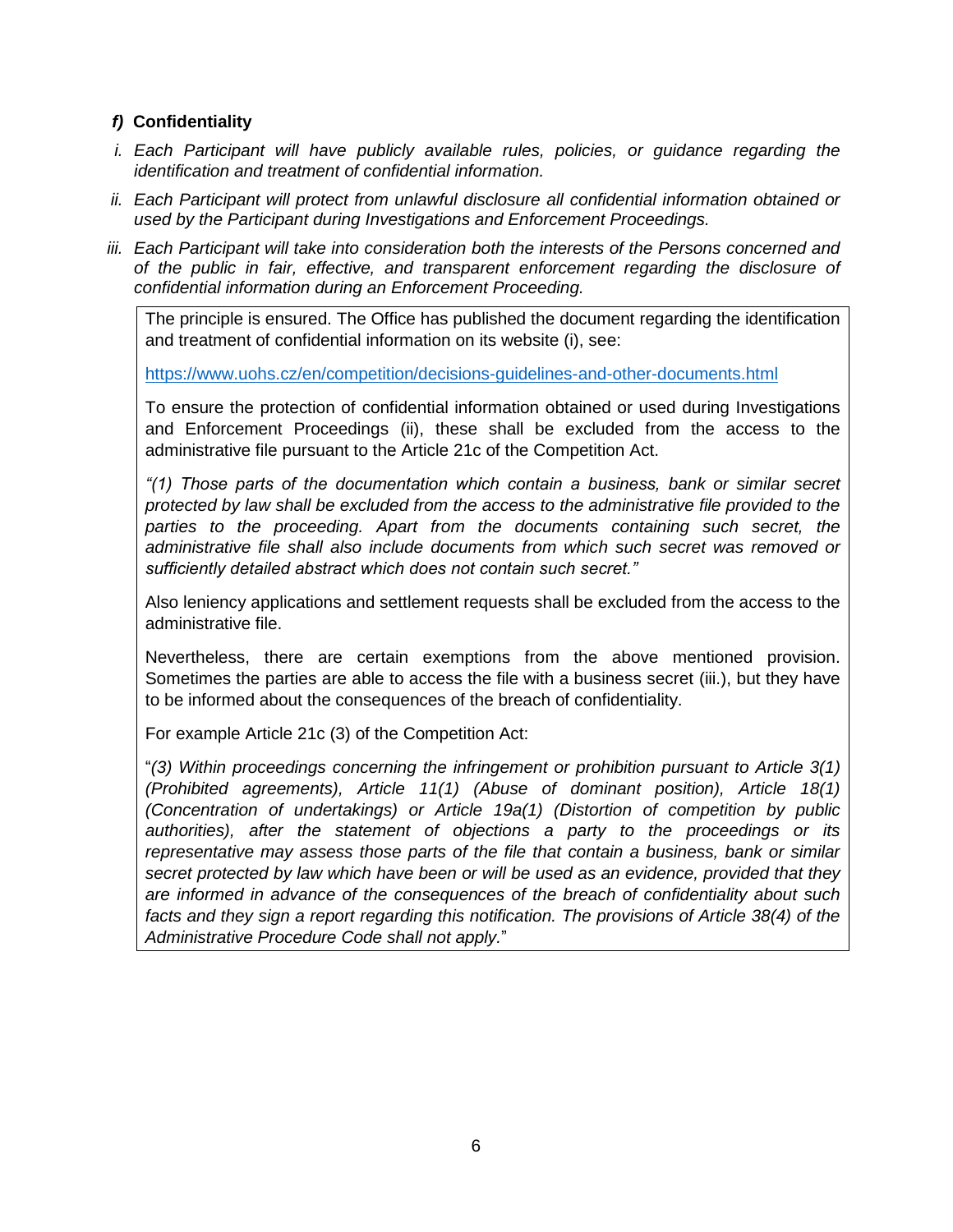## **g) Conflicts of Interest**

*Officials, including decision makers, of the Participants will be objective and impartial and will not have material personal or financial conflicts of interest in the Investigations and Enforcement Proceedings in which they participate or oversee. Each Participant is encouraged to have rules, policies, or guidelines regarding the identification and prevention or handling of such conflicts.*

Compliance is ensured by the Article 14 of the Administrative Code, pursuant to which the case handlers (or generally the officials) shall be excluded from the proceedings in case of doubt upon its impartiality.

*"(1) Any person immediately involved in the execution of powers of an administrative authority (hereinafter referred to as an "official"), in respect of whom it is reasonable to presume that, due to its relation to the case, parties to the procedure or representatives thereof, it has such interest in the outcome of the procedure which appears to cast doubt upon its impartiality shall be excluded from any and all acts within the procedure through the conduct of which it could influence the outcome of the procedure."*

## **h) Notice and Opportunity to Defend**

- *i.* Each Participant will provide Persons subject to an Enforcement Proceeding timely notice of *the alleged violations or claims against them, if not otherwise notified by another governmental entity. To allow for the preparation of an adequate defense, parties should be informed of facts and relevant legal and economic reasoning relied upon by the Participant to support such allegations or claims.*
- *ii. Each Participant will provide Persons subject to a contested Enforcement Proceeding with reasonable and timely access to the information related to the matter in the Participant's possession that is necessary to prepare an adequate defense, in accordance with the requirements of applicable administrative, civil, or criminal procedures and subject to applicable legal exceptions.*
- *iii. Each Participant will provide Persons subject to an Administrative Proceeding with reasonable opportunities to defend, including the opportunity to be heard and to present, respond to, and challenge evidence.*

Compliance is ensured.

Concerning timely notice of the investigated subject of the alleged violations(i), the Office has an obligation when requesting information to state the legal grounds and the purpose of the investigation pursuant to the Article 21e (2) and Article 21f (6) of the Competition Act.

If the Office issues the notice of initiation of proceedings, the subject-matter of the proceedings and Parties to the proceedings shall be defined.

Before the decision, the Office sends Statement of Objections to the Parties pursuant to the Article 21b in connection with the Article 7 (3) of the Competition Act, implying conclusion of the investigation and possible sanction (ii.).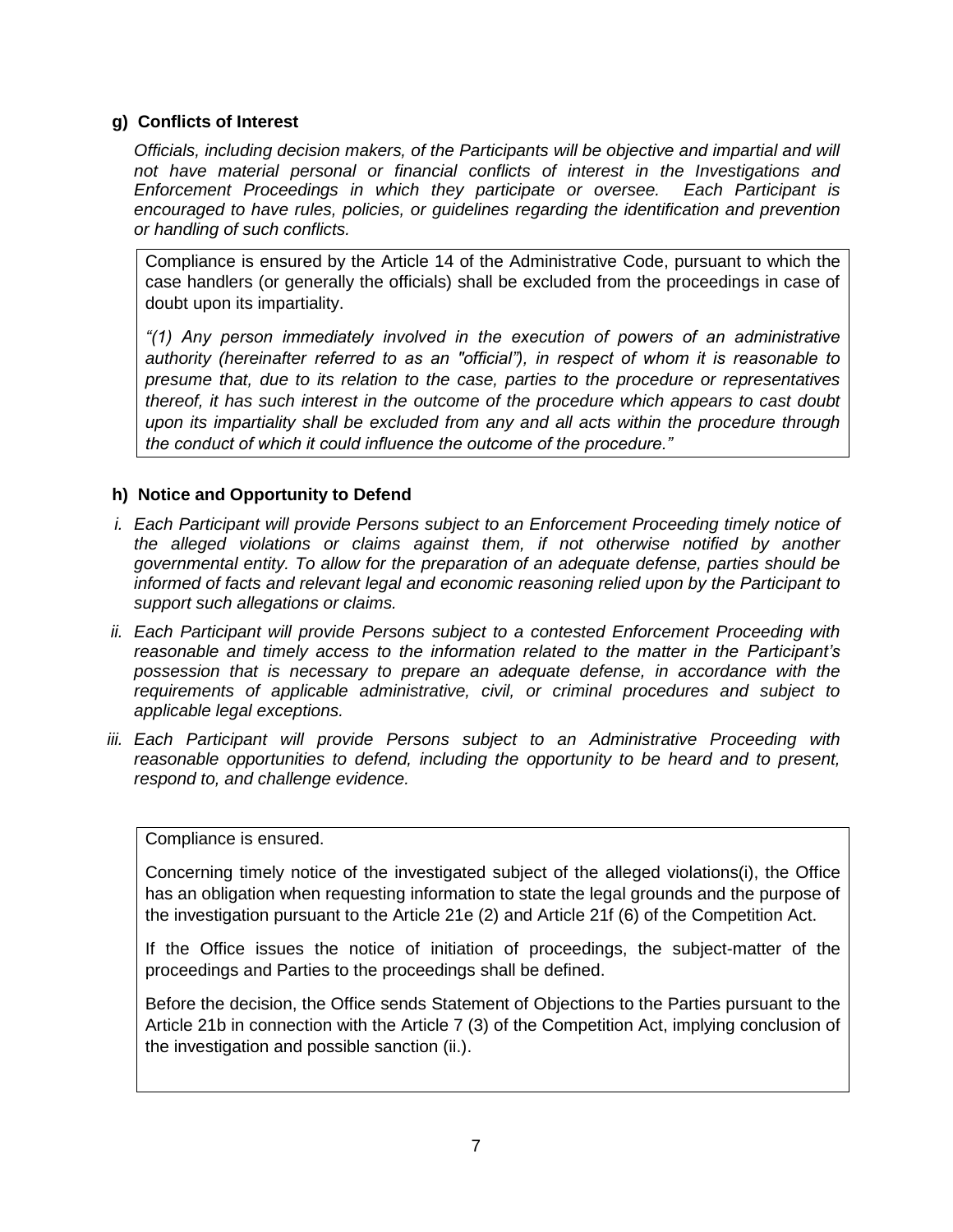# *"Art. 21b*

*The statement of objections issued by the Office notifies shall also inform the parties to the proceedings about intended amount of the fine which is to be imposed on them. After the statement of objections, the Office shall enable the parties to the proceedings to become acquainted with the basis of the decision and it shall stipulate a reasonable deadline for the parties to the proceedings to propose amendments to evidence. Such deadline may not be shorter than 15 days. Facts and evidence provided on a later day shall not be taken into consideration, unless such facts or evidence could not be applied earlier.*

# *Art. 7 (3)*

*(3) The parties to the proceedings may propose the commitments pursuant to paragraph 2 in writing to the Office within 15 days following the day, on which the Office delivered a written statement to them, in which the Office provides the basic res gastae of the case, their legal assessment and reference to the main evidence in the administrative file (hereinafter referred to as "the statement of objections"). Any proposal made after this period shall be taken into account by the Office only in cases worthy of special attention. The parties to the proceedings are bound by their proposal vis-à-vis the Office and vis-à-vis each other, or vis-à-vis third parties, and following the proposal, they may not to perform the agreement in its original wording until the decision of the Office pursuant to paragraph 2 is issued."*

After sending the Statement of Objections, the Office provides the Party with the opportunity to express their view on completeness of evidence pursuant to the Article 36 (2) of the Administrative Code.

*"(2) Parties shall have the right to express their opinion in the procedure. Unless the law provides otherwise, the administrative authority shall provide information about the procedure upon request of the parties."*

Concerning the "the right to be heard"(iii.), the Office has an obligation to order an oral hearing in case it is necessary for the achievement of the purpose of the procedure and application of rights of the Parties pursuant to the Article 49 (1) of the Administrative Code. If the Party requests oral hearing and the Office doesn't allow it, then the Office has to justify in its decision why the oral hearing is not necessary in that case. This justification as a part of the decision is subject to the judicial review.

*"(1) An administrative authority shall order an oral hearing in cases set forth by law, and,*  furthermore, if it is necessary for the achievement of the purpose of the procedure and application of rights of the parties. Unless there is a danger in delay, the administrative *authority shall advise the parties of the oral hearing no less than five days in advance. This obligation shall not apply in respect of the party who waived its right to participate in the oral hearing."*

This purpose of this **limitation of the right to be heard is to accelerate the investigation** of the case as well as **eliminate obstructions** and unjustified requests for oral hearing.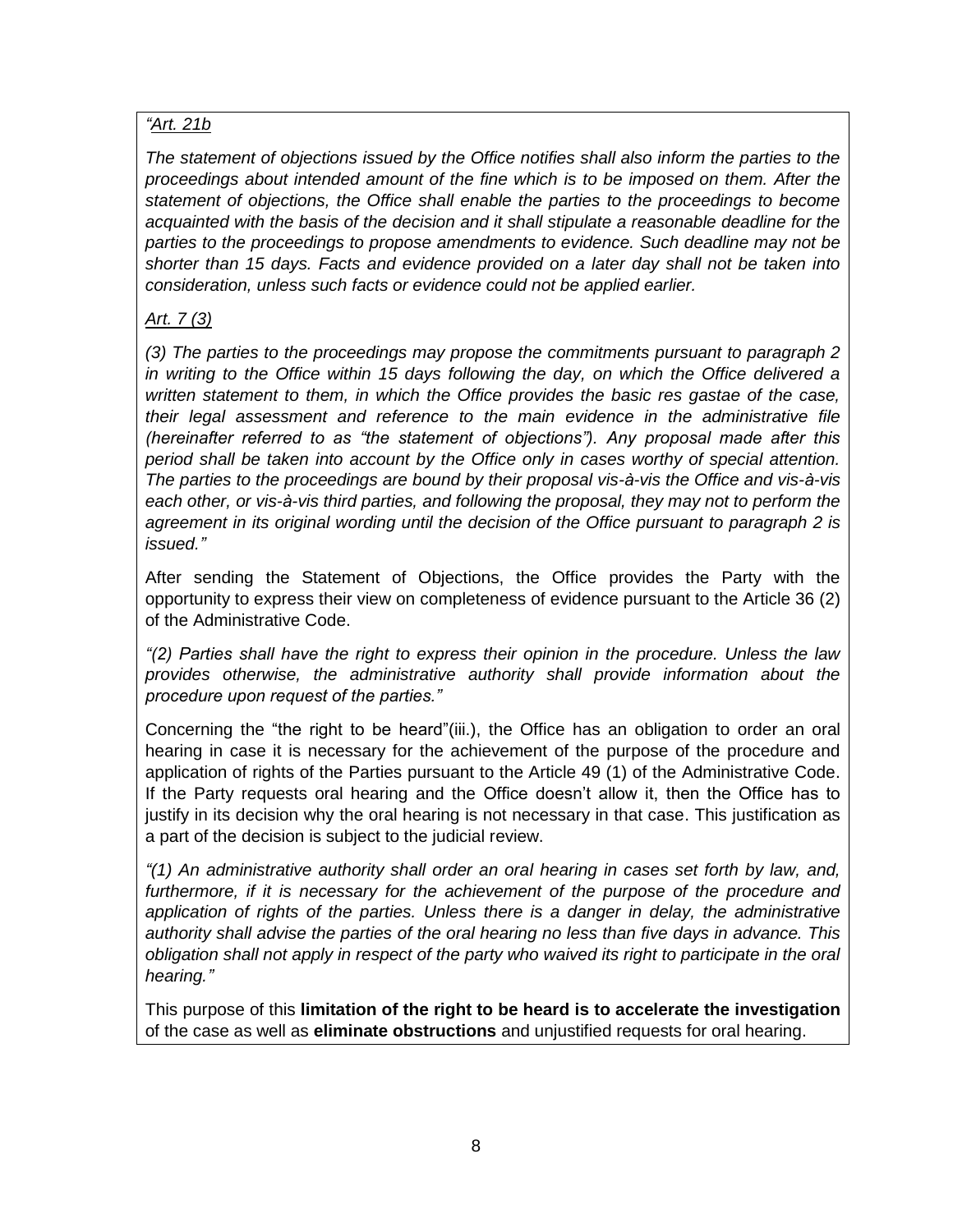## **i) Representation by Counsel and Privilege**

- *i. No Participant will deny, without due cause, the request of a Person to be represented by qualified legal counsel of its choosing.*
- *ii. Each Participant will provide a Person a reasonable opportunity to present views regarding substantive and procedural issues via counsel in accordance with applicable law. Notwithstanding the foregoing, Persons may be required to provide direct evidence.*
- *iii. Each Participant will recognize applicable privileges in accordance with legal norms in its jurisdiction governing legal privileges, including privileges for lawful confidential communications between Persons and their legal counsel relating to the solicitation or rendering of legal advice. Each Participant is encouraged to have rules, policies, or guidelines on the treatment of privileged information.*

Any person has a right to choose their legal representative, who will represent it before the Office (i., ii.) pursuant to the Article 33 and 34 of the Administrative Code.

*"Art. 33 - Representation under the power of attorney*

*(1) A party may select a representative. The authorisation to represent shall be evidenced by means of a written power of attorney. The power of attorney may also be granted orally and recorded as an official report. A party may only have a single agent in the same case and time.* 

*(2) The authorisation may be granted a) for a particular act, a group of acts or for a particular part of the procedure; b) for the entire procedure; c) for an indefinite number of procedures regarding a particular subject-matter which are to be commenced at a defined time or without limitation in the future; in such a case, the signature on the power of attorney shall always be officially attested and, until the commencement of the procedure, the power of attorney shall be deposited with the administrative authority with subjectmatter jurisdiction, or granted and recorded as an official report; or d) within a different scope as per a special law.* 

*(3) The agent may grant a power of attorney to another person to act on behalf of the party in lieu of the former, only if the power of attorney explicitly permits him/her to do so, unless a special law stipulated otherwise.* 

*(4) If deliveries of a written document to the agent are unsuccessful, the course of action stipulated by Section 32, paragraph 2(d) or Section 32, paragraph 3 shall be employed and the party shall be advised of this course of action as well as about the content of the written documents.*

# *Art. 34*

*(1) A representative referred to under Article 32 and 33 shall act in the procedure on behalf of the represented person. The acts of the agent establish rights and obligations directly for the represented person.* 

*(2) Except for cases where the represented person is to carry out something in the procedure personally, written documents shall be delivered to the representative only.*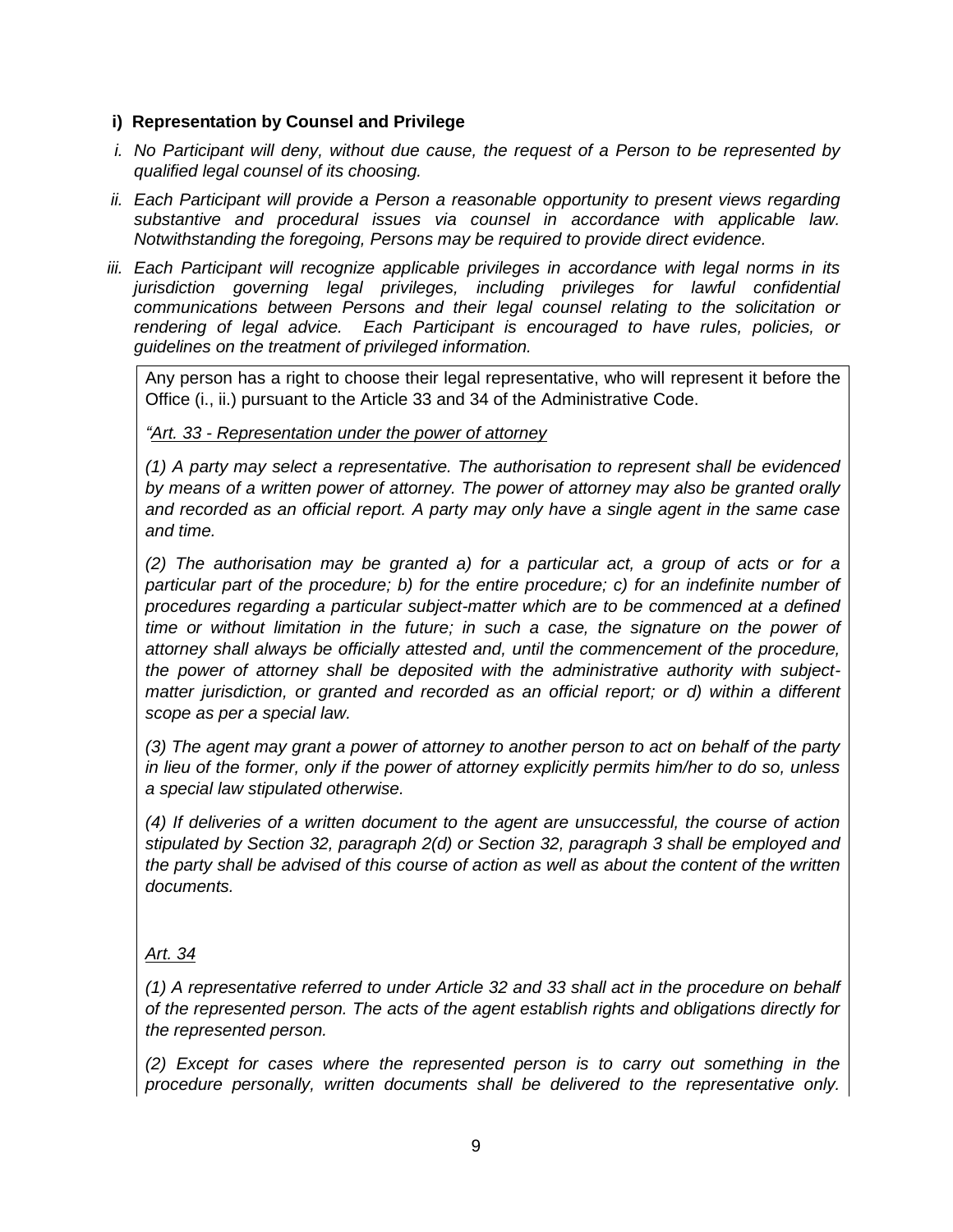*Delivery to the represented person shall have no effect upon the course of timelines, unless the law stipulates otherwise.* 

*(3) In case of doubts regarding the scope of representation, the representative shall be authorised to act on behalf of the represented person within the entire procedure.* 

*(4) An administrative authority may acknowledge acts conducted to the benefit of the party by a person other than the representative if the party requests so and no other party can be*  harmed thereby. Acknowledgement of the acts shall be decided on by the administrative *authority by means of a resolution; where the applicant´s request is not granted, only the applicant shall be notified of the resolution. "*

The Office shall ensure that the confidentiality of the communication between the Party and its legal representative is respected (iii.). The treatment of the privileged information is enshrined in the Guideline on Protection of business secret and confidential information under the Act No. 143/2001 Coll., on the Protection of Competition. See:

<https://www.uohs.cz/en/competition/decisions-guidelines-and-other-documents.html>

# **j) Decisions in Writing**

- *i. Each Participant in charge of issuing decisions or orders will issue in writing its final decisions or orders in which it finds a violation of, or imposes a prohibition, remedy, or sanction under applicable Competition Laws. Such final decisions or orders will set out the findings of fact and conclusions of law on which they are based, as well as describe any remedies or sanctions. Each Participant will ensure that all final decisions are publicly available, subject to confidentiality rules and applicable legal exceptions.*
- *ii. Each Participant will ensure that all commitments it accepts to resolve competition concerns are in writing. Subject to confidentiality rules and applicable legal exceptions, each Participant will (i) make public the commitments it accepts, and (1) describe the basis for the competition concerns or (2) reference public materials in which those concerns are expressed, or (ii) provide a summary explanation of the commitments and the reasons for them.*

Compliance is ensured by publishing Office´s final decisions (i) pursuant to the Article 20 (1c) of the Competition Act:

*"(1) The scope of competencies of the Office is governed by special legislation. In addition to the powers provided by the other provisions of this Act, the Office* 

*……* 

*c) publishes concentration notifications and its decisions which have come into force."* 

The necessary requirements of these decisions are enshrined in the Article 68, Article 69 and following of the Administrative Code.

"*Art. 68*

*(1) The decision shall contain an operative part, a rationale, and an advice for the parties.*